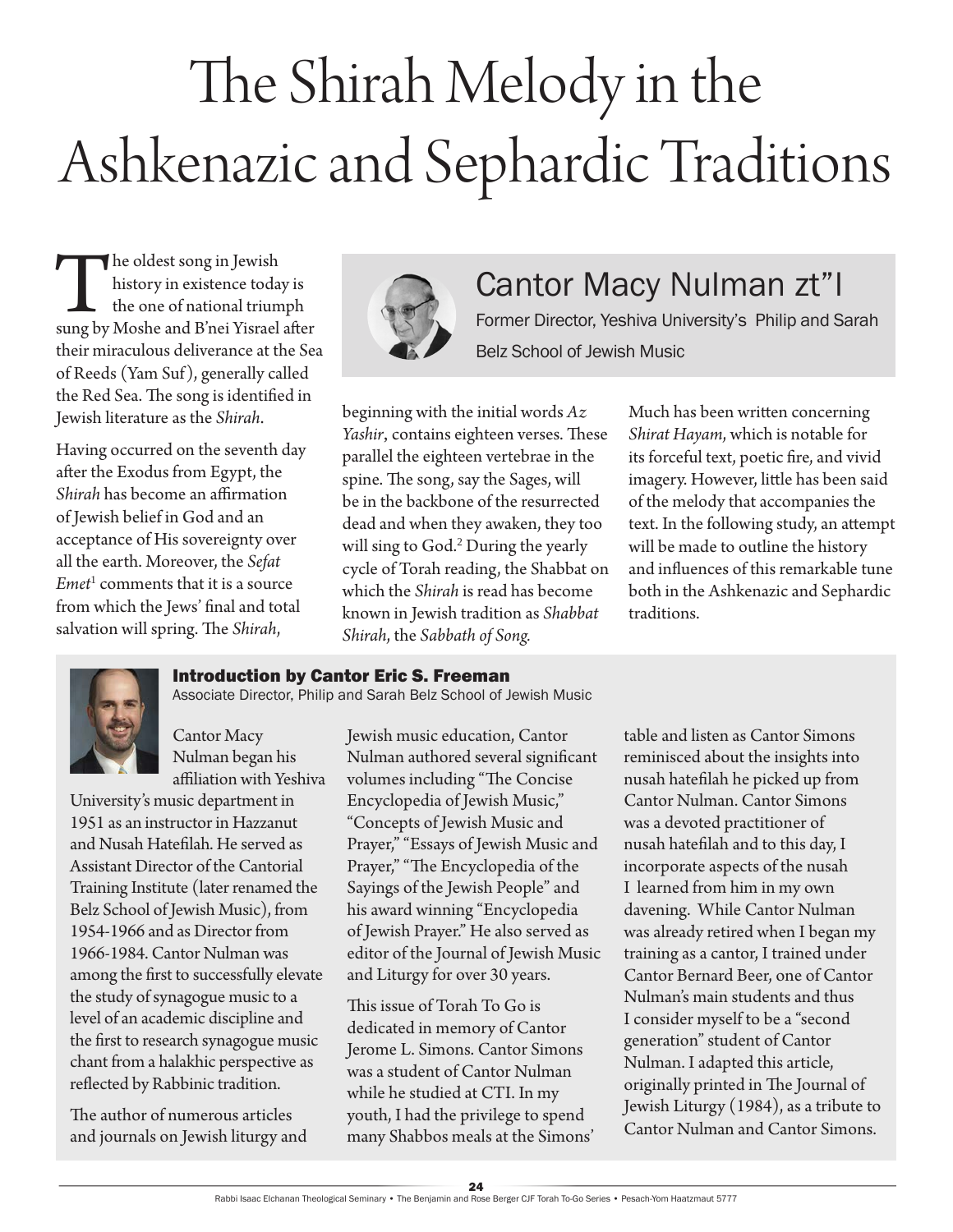#### Song as a Mode of Expression

In every epoch of Jewish history, song and chant became a significant mode of expression. When the Jewish people were victorious over their enemies and when God saved them from disaster, their thankfulness and joy were expressed through the medium of song. David's Song (II Sam. 22) is an obvious parallel to the *Shirah*, and its imagery seems to have been evoked by the miracle of the waters of the Red Sea.3 Deborah's song of victory ( Judges 4:4-5:31) also holds a high place among the triumphal odes, and is included as the special haftarah on *Shabbat Shirah*  (*Parshat Beshalach*). Even in a later period, the author of the alphabetical acrostic *Esh tukad bekirbi* ("a fire [of joy] is kindled within me"), $^4$  contrasts the glory of Israel's departure from Egypt with her degradation when exiled. One of the lines reads, "Then Moshe sang a song unforgettable." The poem ends with a wish for the return to Jerusalem with rejoicing and gladness.

#### The Shirah in the Bible and the Talmud

The Torah records that Moshe led the men and his sister Miriam led the women in song. Miriam, alongside her brothers, is considered as one of the three emancipators from Egypt.<sup>5</sup> According to R. Akiba the duplicated verb in the opening verse, "*Az yashir Moshe … vayom'ru*; Then sang Moshe … and spoke, saying," teaches that to every phrase which Moshe uttered, *B'nei Yisrael* also responded in song.<sup>6</sup> Miriam, too, "sang unto them"; thus, both the men and women answered to their respective leader in responsorial form. Miriam and the women's

singing, however, was accompanied by instruments and dance.

Moshe struck up the holy tune to glorify the Lord and all His people joined the leader's voice. But in what form or manner was this magnificent hymn of praise chanted? The Gemara offers three methods of rendering it. R. Akiba states that Moshe declaimed it, while the congregation responded with the response "I will sing unto the Lord" after every verse. R. Eliezer, son of R. Jose the Galilean, declared that the congregation repeated the whole song after Moshe. R. Nehemiah said that Moshe and the congregation recited the verses alternately.<sup>7</sup> The special fashion and methods described are still reflected in different usages in both Ashkenazic and Sephardic congregations and persist, in one form or another, in contemporary congregational singing.

### Occassions for Singing the Shirah

In the days of the Beit Hamikdash, the Leviim sang the *Shirah* at the mincha sacrifice of Shabbat.<sup>8</sup> As time went on, the *Shirah* became fixed as a daily recital at the conclusion of *Pesuke Dezimrah* in the morning service. The *Sefer Hamanhig* writes, "This song is recited throughout all the localities inhabited by the people of Israel. It would be wrong to omit this prayer, to fail to render praise for the first redemption, for it is said 'That you may remember the day when you came forth from out of the land of Egypt, all the days of your life…'"<sup>9</sup> Other occasions when the *Shirah* is read is on the seventh day of Pesach as part of the Torah reading; in some congregations it is read responsively by the *Sheliach Tzibbur* and congregation when a Brit Milah takes

place in shul; among some Hassidic sects it is sung at a special ceremony at midnight of the seventh day of Pesach; and in Israel it is ceremonially sung at the beach in Tel Aviv and Eilat on the seventh day of Pesach.

In the Torah scroll, the *Shirah* is marked by a special way in which it is written. The verses are set in a form metrically arranged in thirty lines like a "brick in a wall." The Talmud refers to this form as *ariah al gabe leveynah* (a half brick over a whole brick).<sup>10</sup> This configuration appears in many siddurim and as such is differentiated from the other prayers.

In Kabbalistic literature great importance is attributed to the joyful and musical recitation of the *Shirah*. It is recited in a standing position, as if one were actually standing by the sea, witnessing the miracle. Some render it with the cantillation notes (*niggun hate'amim*) as it is read in the Torah. The joyful nature of the recitation of the *Shirah* explains why, on Tisha b'Av, Sephardic ritual substitutes *Shirat Ha'azinu* for *Shirat Hayam*.

One who recites the *Shirah* with the proper intent, says the *Zohar*, will merit singing the praises of future miracles.<sup>11</sup> Mystic tradition states too that, "he who recites *Az Yashir* audibly and joyously is pardoned in heaven."<sup>12</sup>

#### The Shirah —Ashkenazic and Sephardic Chant

Both Ashkenazic and Sephardic traditions apply a festive tune or cadence, although divergent in detail, for the *Shirah* text. A.Z. Idelsohn, in his *Thesaurus of Hebrew Oriental Melodies*, notated the *Az Yashir* as chanted and cantillated according to the Yemenite (vol. 1, no. 9), Persian (vol. 3, no. 20), Syrian (vol. 4, nos.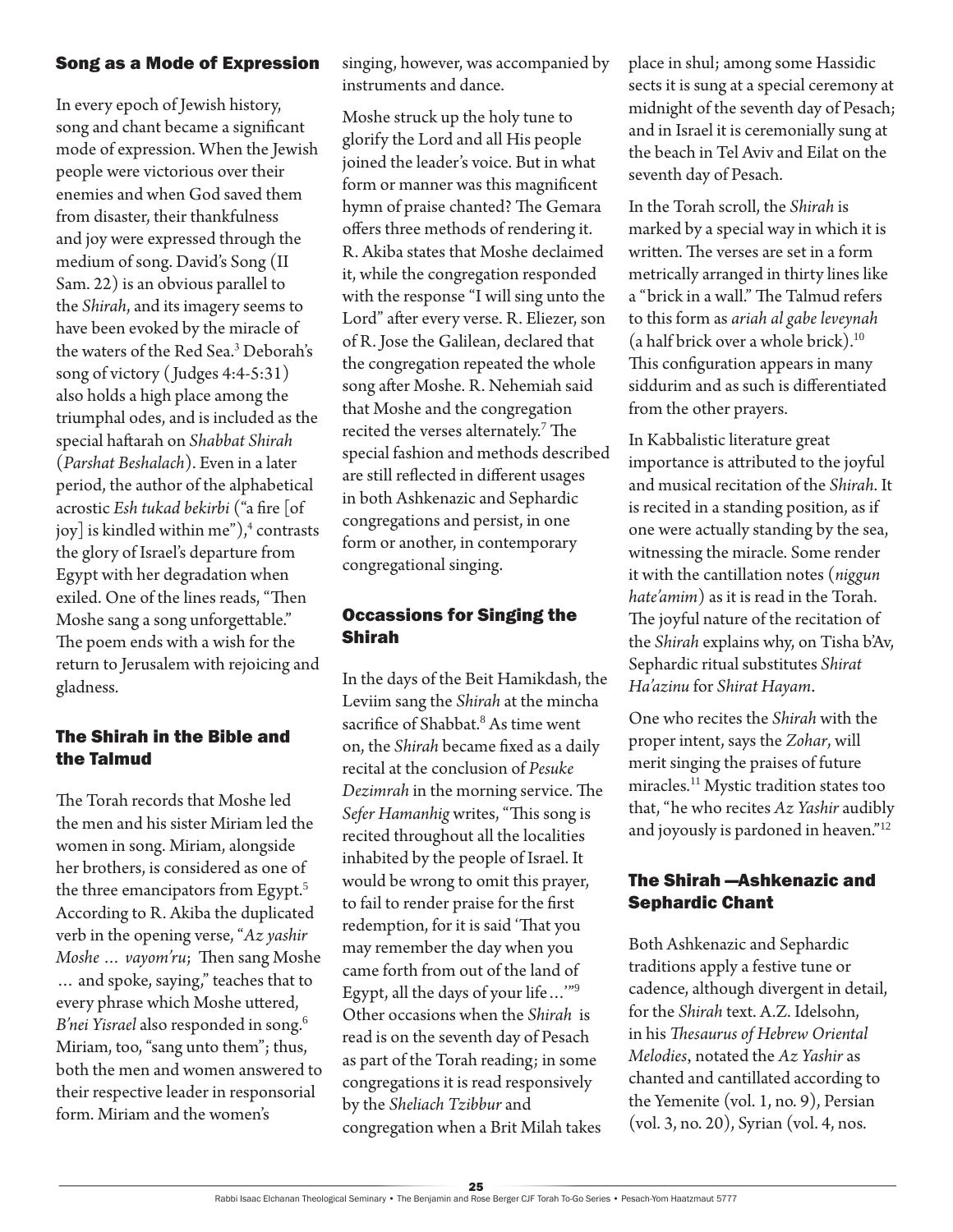28, 29) and Moroccan (vol. 5, 25- 26) traditions. Isaac Levy in his *Antologia De Liturgia Judeo-Espanol (*vol. 4) notated three versions of the Sephardic chant according to Jerusalem (no. 25), Corfu (no. 26), and Tunis (no. 27; also prevalent in North Africa and Eastern Sephardi) traditions. Francis Lyon Cohen, the music editor of the *Jewish Encyclopedia*, also notated several versions of the *Shirah* melody. He quotes one version as transcribed in Federico Consolo's *Libro dei canti d'Israel* (1891) and writes that this version is chanted on Sabbath and festivals and the variant preserved among Turkish Jews is very similar.<sup>13</sup> This tune is the one sung in the Moroccan, Italian, Portuguese, and Southern France (Carpentras and Avignon) communities. Of special significance is the fact that the Ashkenazic chant is very similar to the tunes used in these communities.

| Ashkenazio                                             |                                                      |
|--------------------------------------------------------|------------------------------------------------------|
| 379447744417                                           |                                                      |
|                                                        |                                                      |
|                                                        |                                                      |
|                                                        |                                                      |
|                                                        | $K_1$ $60 - 0$<br>$-40-$<br>$\overline{\phantom{a}}$ |
| O_ SHI-RO LR-DO-SHEM.                                  |                                                      |
|                                                        |                                                      |
| Sephardio                                              |                                                      |
|                                                        |                                                      |
| $RdD$ $\cdot$ $R$                                      |                                                      |
|                                                        |                                                      |
| YA-SHIR MO-SHE U-V'-<br>Az                             | $NE$ $ViS-RA-EL$<br>٤r                               |
|                                                        |                                                      |
|                                                        |                                                      |
|                                                        |                                                      |
|                                                        |                                                      |
|                                                        |                                                      |
| $SUS$ $V - RO - CH -$<br>$\sqrt{\sigma}$ ( $\gamma$ o) |                                                      |
|                                                        | RO-<br>۷A٠<br>YOM<br>mo                              |
|                                                        | $\rightarrow$                                        |
|                                                        |                                                      |
|                                                        |                                                      |
|                                                        |                                                      |
|                                                        |                                                      |
| HA-SH-RA HA- 201 __ LA - 30- SHEM __ VA_YO_M_RU        | LE<br>moe                                            |
|                                                        |                                                      |
|                                                        |                                                      |

Idelsohn remarks that "spiritual life in the Jewish settlement in Southwestern Germany starts about the ninth or tenth century, and that some of its prominent authorities were natives of Southern France or Provence or of Italy."<sup>14</sup> For example, R. Gershom b. Yehudah (Me'or ha-Golah) was a native of Norbonne and settled in Mayence toward the end of the tenth century; the Kalonymos family emigrated via Italy to Germany. Thus, the Eastern and Western Ashkenazic melodies resemble one another and in

turn both correspond to the Sephardic version. Francis Cohen notes that the Sephardic version was, "handed down by the Portuguese tradition, and transmitted to the daughter congregations by Amsterdam especially. The French rendering is a variant which establishes the original identity of the Italian and of the Dutch, the latter being the source of the English and the Amsterdam forms."

As to the melody itself, it is considered to be of ancient origin. Legend has it that it was thought by some to go back to Biblical days. That the *Shirah* is very old is upheld by Rev. D. A. DeSolo who writes, "Some have affirmed that what we now sing to the *Song of Moshe* is the same (melody) Miriam and her companions sang. … It is highly probable that this melody belongs to a period anterior to the regular settlement of the Jews in Spain."<sup>15</sup> Another suggestion as to its ancient origin may be its pentatonic character, one of the oldest established scales.

It has been suggested, too, that the manner and style of chanting the *Shirah* tune is an "echo of the martial notes of a trumpet-call."<sup>16</sup> This imitation might conceivably hint to the future usage of trumpets as a means of invoking Divine aid against the foe and thus Israel "be remembered" of God and saved (Numb. 10:9-10; II Chron. 13:12- 16). How did this trumpet-like chant become a metrical pattern among Sephardim? In the Sephardic rite, the prevailing custom of reciting prayers is in unison; the entire congregation sings. Therefore, *Az Yashir* became a metrical tune rather than a free recitative. However, in the Ashkenazic rite the reader only recites the tune and the free improvisatory chant

has endured. Some readers among Ashkenazim even ornamented the declamatory chant. This can be noticed in the anthologies of Abraham Baer (*Ba'al T'fillah*, p. 40, no. 118). Solomon Sulzer (*Schir Zion*, p. 183, nos. 216-219), and M. Wodak (*Hamnazeach*, p. 92, nos. 272-275).

#### The Shirah in Torah Reading and in the Service

In the Ashkenzic tradition, the reader is not strictly bound to the system of cantillation usually employed in reading the Pentateuch. Different customs prevail as to which verses are chanted with the special tune and those that employ the regular *te'amim*. The *ba'al koreh* generally begins to utilize the second half of the festive tune before the *Shirah* at the latter part of verses Ex. 14:22, 14:29, and 14:31. This is to acknowledge our gratitude to and belief in the Almighty. The Talmud writes that if one sees the place of the crossing of the Red Sea, he should give thanks and praise to the Almighty because it is written, "And the children of Israel went into the midst of the sea upon the dry ground" (Ex. 14:22). $17$  The tune is again sung at the completion of the *Shirah* (Ex. 15:21), because this is the same passage that Moshe and the men sang and which Miriam and the women subsequently sang. In the *Shirah* proper, some readers adapt the tune only for the following verses: 15:1, 15:2, 15:3, 15:6, 15:11, 15:16, and 15:18. The stylistic device of parallelism in these sentences is emphasized by using the festive melody. Furthermore, the special melody is intentionally adapted to these verses in order to publicize the miracle of the splitting of the sea.<sup>18</sup> In other locales (e.g. Poland, Galicia),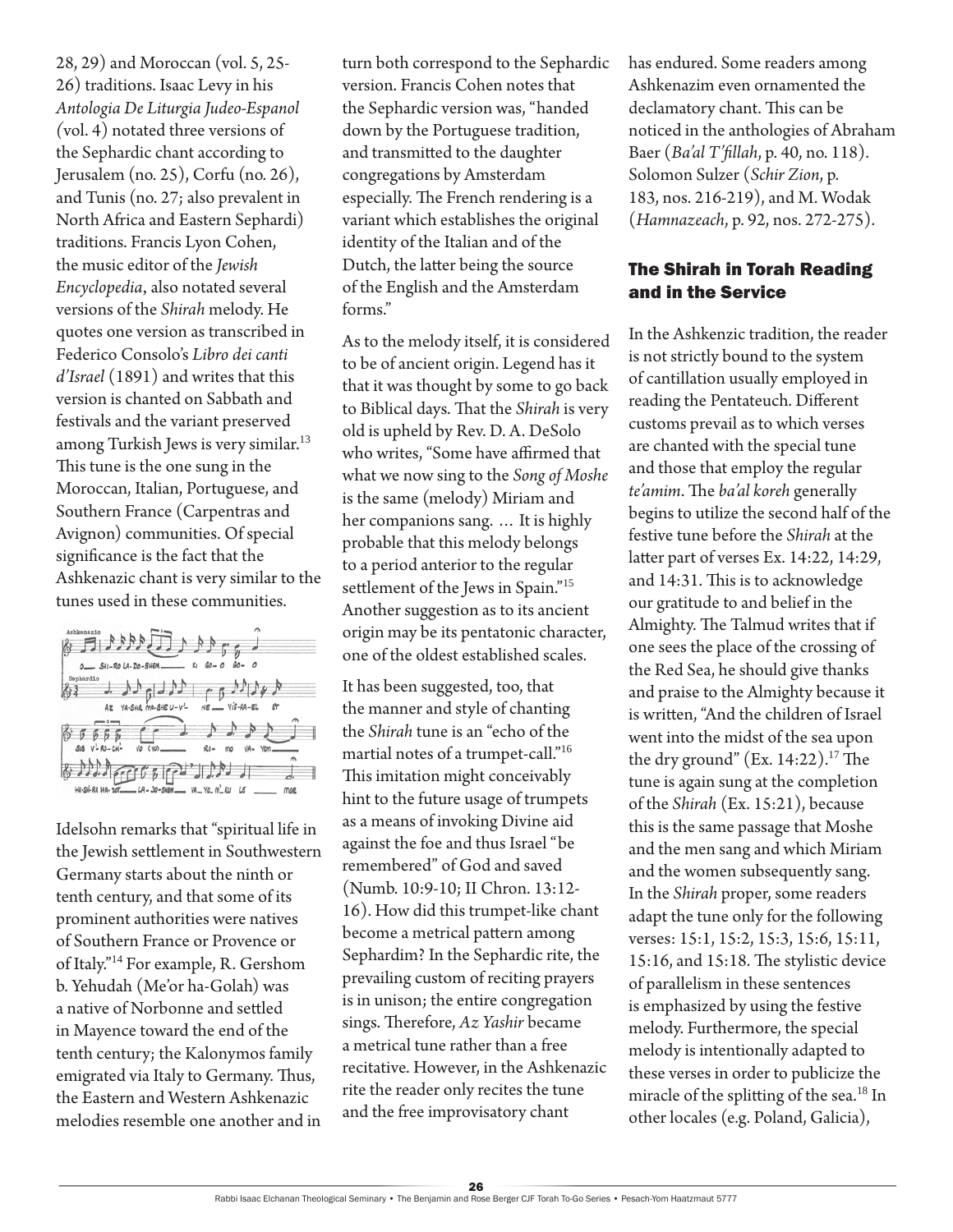each verse of the *Shirah* is rendered with the special melody.<sup>19</sup> It is also customary in some communities to utilize the festive tune for *Az Yashir* in *Pesuke Dezimrah* on *Shabbat Shirah*. 20 Among Sephardim, the melody is sung on Shabbat and the *Shalosh Regalim* during the service proper. On *Shabbat Shirah* and on the seventh day of Pesah the tune is adapted to the *Kaddish* before *Barekhu* both in the *Arbit* and *Shaharit* services. Some adapt it to *Adon Olam* and *Yigdal* and use it as a representative theme for various texts in the service. The Sephardic *Shirah* tune differs from the cantillation used when reading the Torah.

#### Influences of the Shirah Tune

Taking a closer look at the two-part melodic organization of the *Shirah*  tune, one perceives direct adaptations for sections of Biblical cantillation as well as various prayers.

The second part of the tune is discernible when chanting *Hazak Hazak Venithazek* at the conclusion of each of the *Hamisha Humshei Torah* (Five Books of Moses).



When reading *Parashat Bereishit* on Simhat Torah morning the second part of the tune is used for *vayehi erev vayehi voker* … for each of the six days of creation.



The entire *Shirah* melody is adapted for the Biblical section called "*Masa'ot*" ("Journeys"). The verses chanted in pairs are Numb. 10:15-16, 19-20, 23-24, and 26-27. These verses describe the journeys of the hosts of

Israel. The following verses describe the stages of the journey: Numb. 33:10-11, 12-13, 15-16, 17-18, 19-20, 21-22, 23-24, 25-26, 27-28, 29-30, 31- 32, 33-34, 35-36, 41-42, 43-44, 45-46.

On fast days when reading *Vayehal* (Ex. 32:11-14; Ex. 34:1-10) the *ba'al koreh* and *tzibbur* recite several verses responsively. Although this is an adaptation of the High Holy Day tropal system, the cadence is very similar to the second part of the *Shirah* tune.

The entire *Shirah* melody can also be identified with *Ashamnu,* the prayer recited on Yom Kippur.

On Friday evening at *Kabbalat Shabbat* the *ba'al tefilah* may chant the opening psalm *Lekhu Neranenah* to a modified version of the *Shirah*  melody.



At first glance it would appear to be a strange variety of texts for the *Shirah* melody to serve as thematic material. For example, what does the *Ashamnu* prayer have in common with *Az Yashir*? Why would the *Shirah* tune be associated with *Hazak Hazak Venithazek, Kabbalat Shabbat, or the Masa'ot?* In each of the above illustrations a stage or period is completed and a new point is reached. The worshiper is stimulated to a mood of victory and a sense of hopeful living in the face of an unknown and unpredictable future. Although it cannot be decisively proven, the easily recognizable melody recalls this sentiment of victory.

The unanimous response of *Hazak Hazak Venithazek* by the reader and congregation at the completion of each of the Hamisha Humshei Torah marks a moment of triumph and jubilation. Just as at the completion of a tractate the *Hadran* (a brief prayer against forgetfulness and a kind of farewell to the tractate) is made, so too the entire congregation chants aloud to be strong, because one of the Five Books of Moses has been completed and to take courage and start a new book.<sup>21</sup>

Adapting the *Shirah* tune on Simhat Torah for each of the six days of creation designates a moment of exaltation. God created the heavens and the earth and all their hosts in six days—or in six stages of development. Each stage indicates a moment of achievement and thus the victory tune is fitting.

Drawing upon the *Shirah* tune for the *Masa'ot* is proper. All the events and vicissitudes that confronted the Israelites in their wanderings after the Exodus, until thirty-eight years later when they were about to enter the Holy Land, are recounted. Each halting place is marked by some attainment in their lives to fulfill the task that God assigned to them among the nations.

The special verses changed when reading *Vayehal* on fast days are no doubt the *trope* of the High Holy Days. It is possible that the *Shirah* cadence was blended with the High Holy Day tropal system so that the worshiper might attain a feeling of pardon in order that he may once again walk in the right path that the Almighty desires.

Adapting the tune for *Ashamnu* has a similar connotation.

Cantor Bernard Beer, Director Emeritus of the Belz School of Jewish Music, eloquently describes the correlation between *Ashamnu* and the